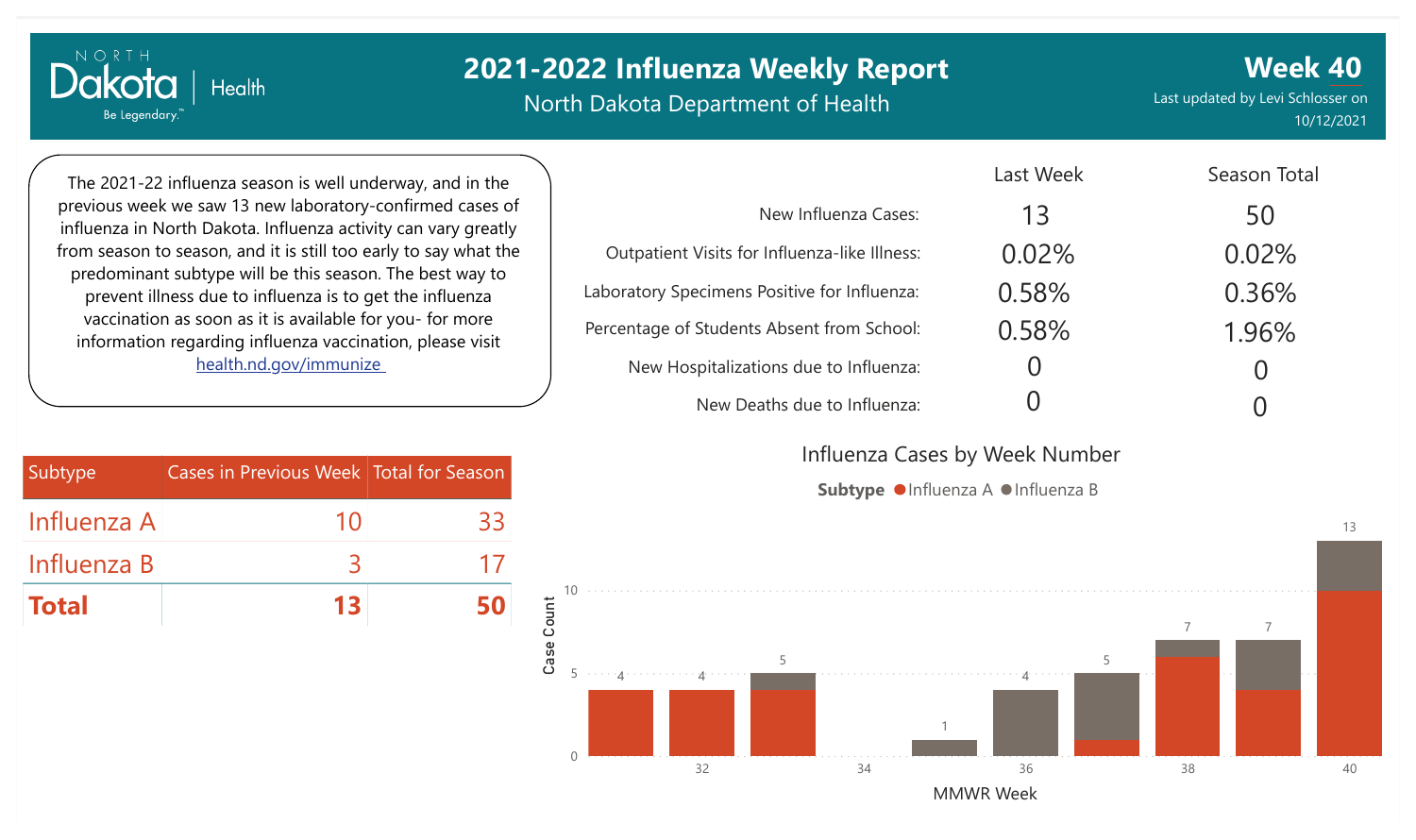

## **2021-2022 Influenza Weekly Report** North Dakota Department of Health

**Week 40** Last updated by Levi Schlosser on 10/12/2021

Laboratory-confirmed influenza is a reportable disease in North Dakota. Influenza "cases" include people that have tested positive for influenza in a healthcare setting. It does not include people with influenza who did not seek healthcare, or were diagnosed without a lab test, which is common. The true number of people in North Dakota is underrepresented, but case data allows us where influenza is circulating and in what populations. It also provides context regarding how the current season compares with previous seasons. Find more information about cases on ndflu.com

#### Influenza Cases by Gender



#### Influenza Cases by Age Group





Total Influenza Cases by County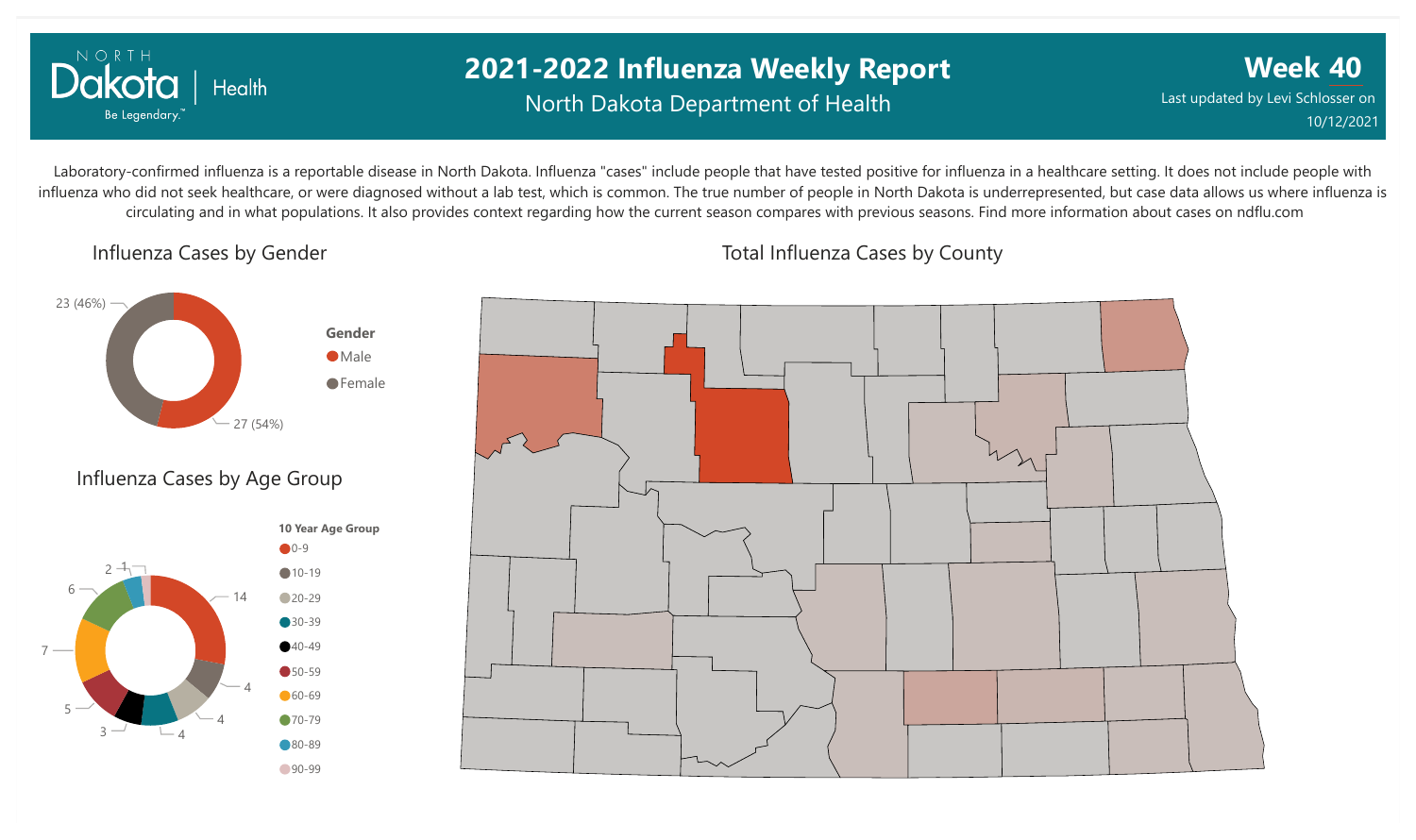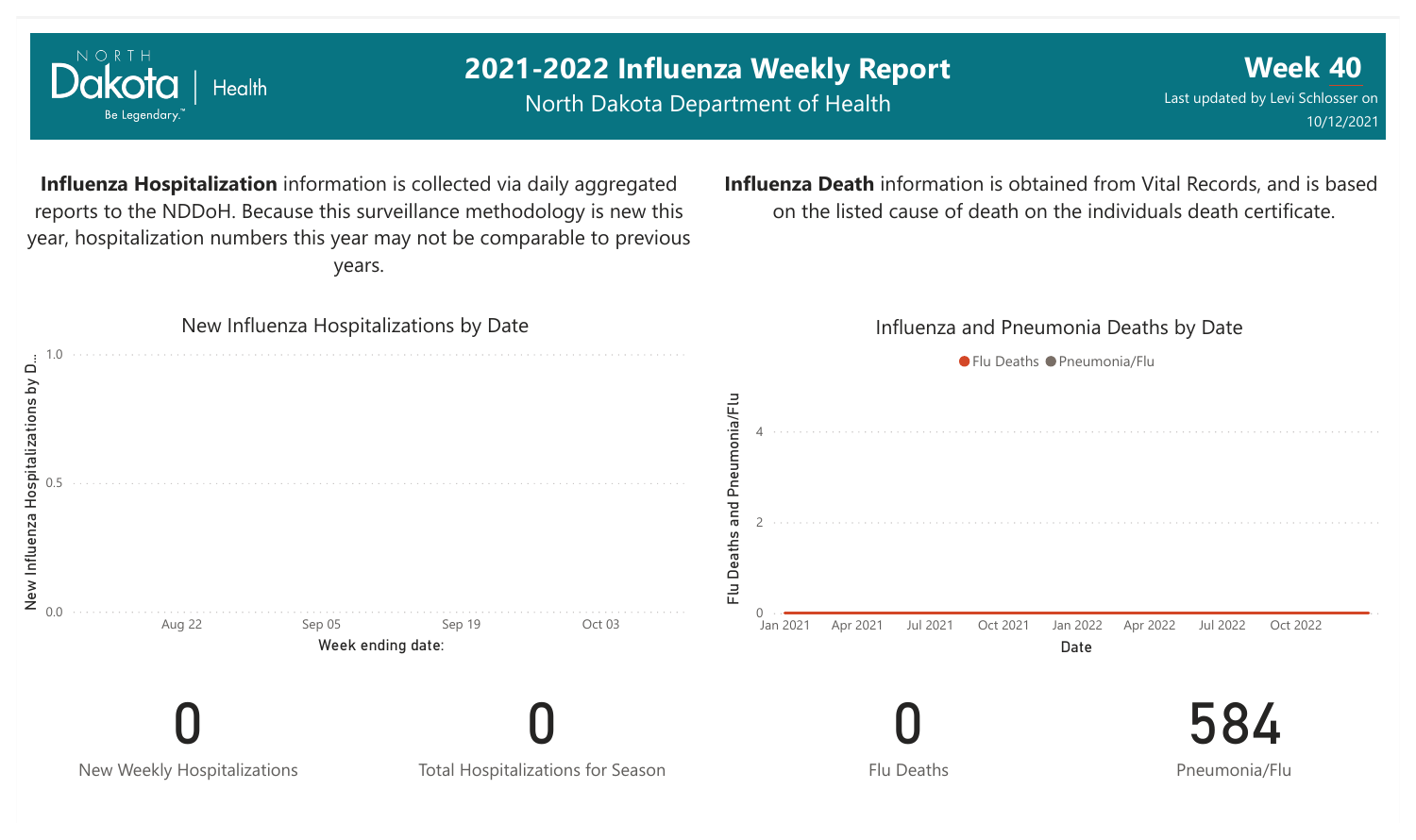

North Dakota Department of Health

**Week 40** Last updated by Levi Schlosser on 10/12/2021

**Outpatient Influenza-like Illness (ILI)** The NDDoH participates in the national U.S. Outpatient Influenza-like Illness Surveillance Network (ILINet). Data from participating outpatient providers in north Dakota are pooled to create a state-wide estimate for the weekly percent of healthcare visists due to influenza-like illness (ILI). Patients presenting with a fever of 100 degrees or greater AND a cough and/or sore throat are considered to have ILI. For more information [on state and national ILINet data, see FluView](http://fluview%20interactive/) Interactive

**Sentinel Laboratory Data** The NDDoH receives influenza and RSV testing data from participating sentinel laboratories across the state. The total number of positive tests and the total number of tests conducted are reported and used to create a state-wide percent positivity statistic. For influenza, percent positivity of 10% or greater indicates 'season level' influenza activity.



| <b>Week Ending Date:</b><br>A | Total # of Patients Seen for Any Reason   Percent ILI |       |
|-------------------------------|-------------------------------------------------------|-------|
| Saturday, September 4, 2021   | 2,490                                                 | 0.03% |
| Saturday, September 11, 2021  | 3,759                                                 | 0.02% |
| Saturday, September 18, 2021  | 3,947                                                 | 0.02% |
| Saturday, September 25, 2021  | 2,382                                                 | 0.03% |
| Saturday, October 2, 2021     | 3,498                                                 | 0.02% |
| Saturday, October 9, 2021     | 3,812                                                 | 0.02% |
| <b>Total</b>                  | 19,888                                                | 0.02% |

# Flu Positivity by Week 0% 50% 100% Week ending date: Sep 2021 Oct 2021

| <b>Week ending date:</b>     | Total Number of Specimens Tested Flu Positivity |          |
|------------------------------|-------------------------------------------------|----------|
| Saturday, September 4, 2021  | 170                                             | 0.00%    |
| Saturday, September 11, 2021 | 210                                             | $0.00\%$ |
| Saturday, September 18, 2021 | 603                                             | 0.17%    |
| Saturday, September 25, 2021 | 695                                             | 0.43%    |
| Saturday, October 2, 2021    | 547                                             | 0.73%    |
| Saturday, October 9, 2021    | 519                                             | 0.58%    |
| <b>Total</b>                 | 2,744                                           | 0.40%    |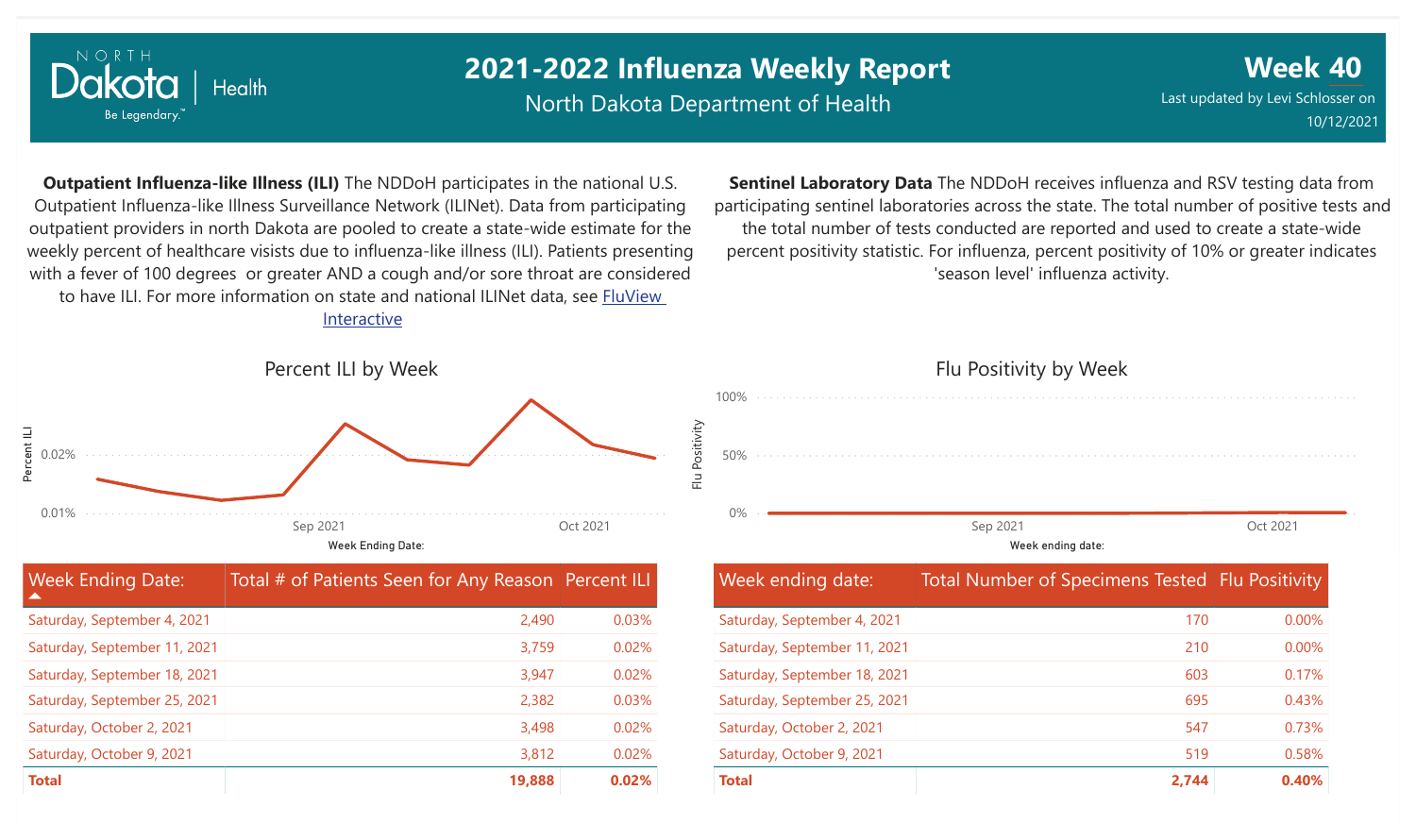

## **2021-2022 Influenza Weekly Report** North Dakota Department of Health

During the influenza season, increases in the **school absenteeism** data cab be used as an early indicator for influenza circulation. The NDDoH received absenteeism data from a majority of schools in the state. Data here include absences for all reasons.



During the influenza season, **influenza outbreaks** are common anywhere people gather, including schools, child care centers, long-term care facilities, and health care facilities. Outbreaks of influenza or influenza-like illness may be reported to the NDDoH. The following outbreaks have been reported this season.

|         | Congregate Setting Outbreaks, by Date | Number of Outbreaks Congregate Setting Type |
|---------|---------------------------------------|---------------------------------------------|
| $\circ$ |                                       |                                             |
|         |                                       |                                             |

Date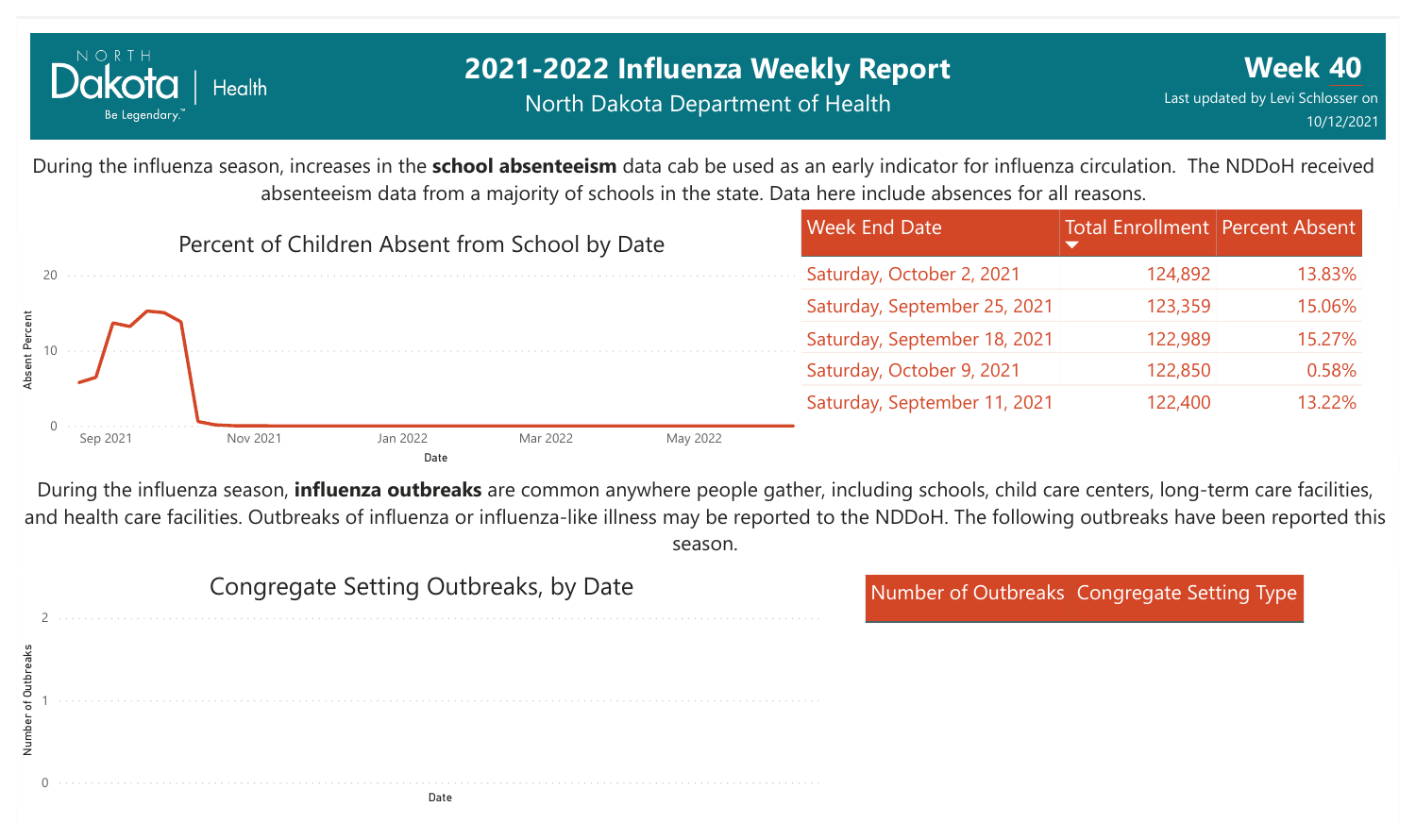

## **2021-2022 Influenza Weekly Report** North Dakota Department of Health

**Week 40** Last updated by Levi Schlosser on 10/12/2021

**Influenza vaccine doses administered** data from the North Dakota Immunization Information System (NDIIS) includes all administered doses of flu vaccine documented in the NDIIS to records with a North Dakota address. Adult immunizations do not have to be reported to the NDIIS so there may be more influenza vaccine doses being administered that are not reported to the NDIIS. Age groups are determined base on age at time of vaccination.

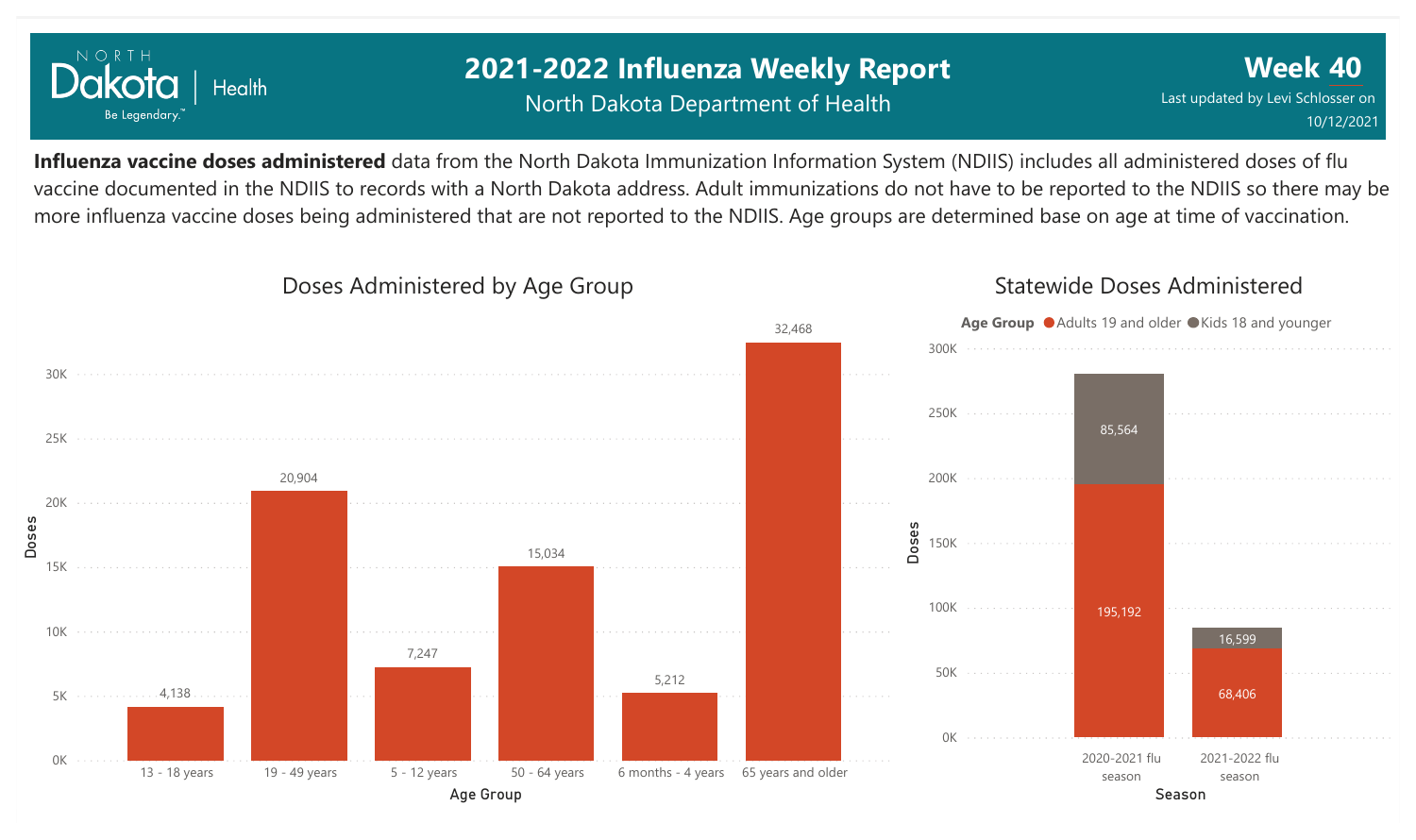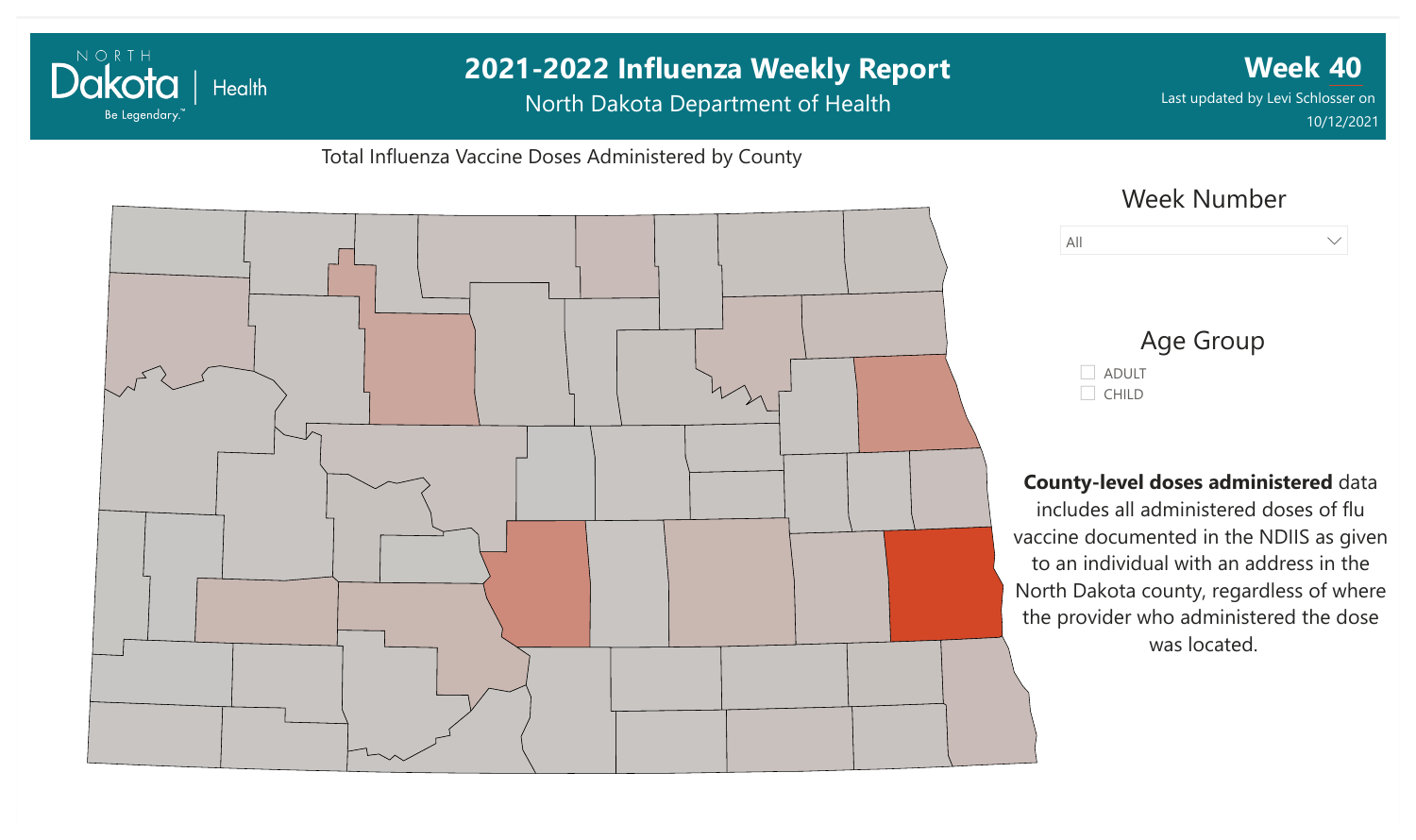North Dakota Department of Health

**Week 40** Last updated by Levi Schlosser on 10/12/2021



Season

NORTH

Dakota

Be Legendary.

**Health** 

NDIIS data can also be used to estimate the percent of North Dakotans in each age group that have received at least one dose of influenza vaccine so far this flu season. NDIIS records included in **statewide coverage rates** must have a North Dakota address.

Adult immunizations do not have to be reported to the NDIIS so adult coverage rates may be higher.

37.20%

#### Statewide Flu Coverage for Adults >= 19

12.59%

Season

2021-2022 flu season 2020-2021 flu season